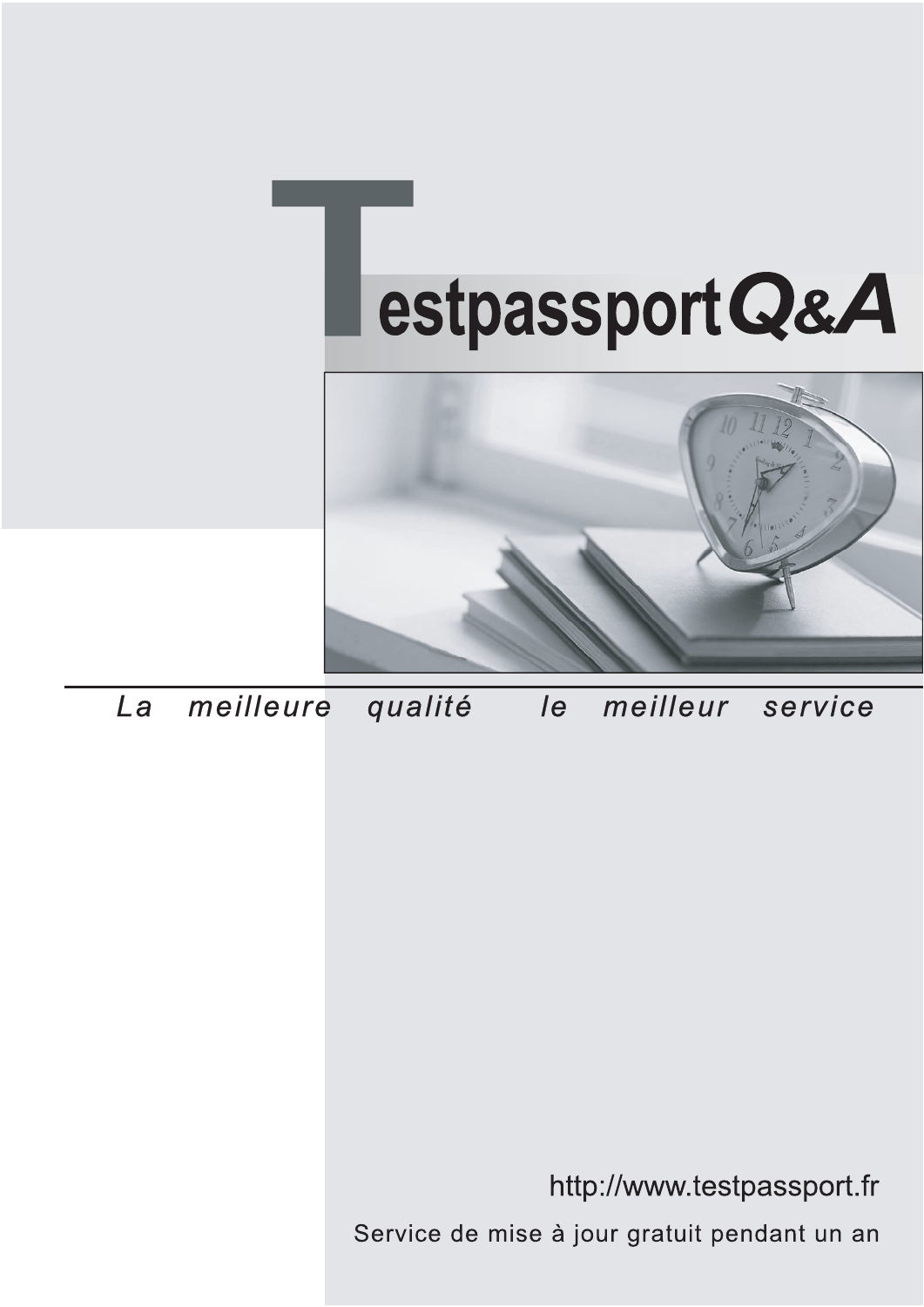# **Exam** : **000-M14**

# **Title** : IBM Rational Architecture Management Tech Sales Mastery v1

# **Version** : DEMO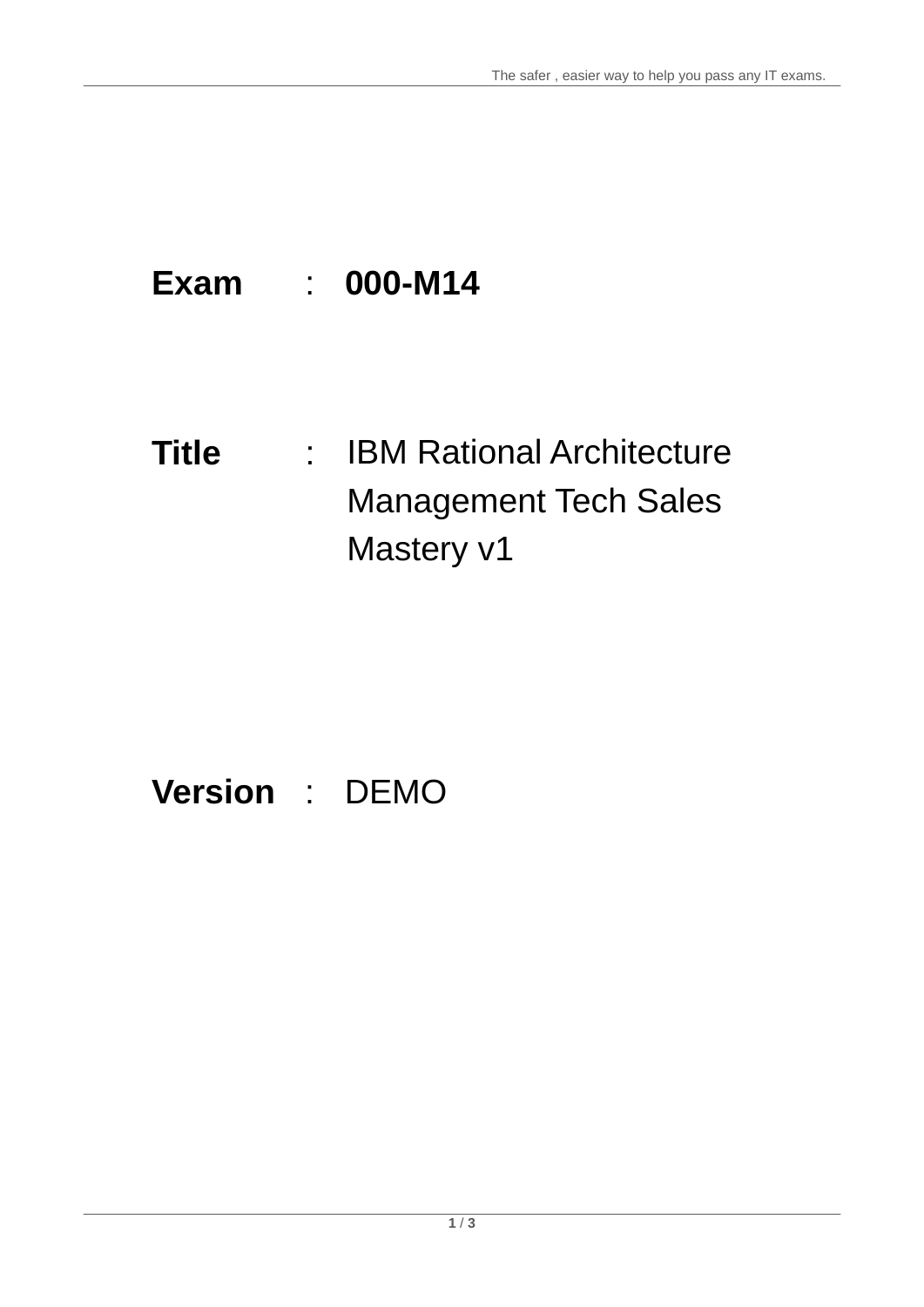#### **1.Which statement is true about UML?**

A.UML is NOT a visual programming language

B.UML allows the end User to react to the GUI faster

C.UML models cannot be connected to different programming languages

D.UML is a visual programming language

### **Correct:A**

**2.There are many editors that are included with IBM Rational Application Developer. Of the following, which one is not an editor that comes with IBM Rational Application Developer?**

A.WSDL Editor

B.XSL Editor

C.Java Visual Editor

D.Hibernate Mapping Editor

# **Correct:D**

**3.Rational Software Modeler lets you create, import, and edit many types of UML 2 models and the diagrams associated with those models. Which one in the following list is not one of the "out-of-the-box" models and diagrams you can create?**

A.Class diagrams

B.Swim Lane diagrams

C.Communication diagrams

D.Component diagrams

## **Correct:B**

**4.What is a collection of objects with common structure, common behavior, common relationships, and common semantics called?**

A.A Vector

B.An Interface

C.A Class

D.A Component

# **Correct:C**

**5.The OMG has provided a conceptual framework and a set of standards toexpress models, model relationships, and model-to-model transformations. What is this conceptual framework referred to as?**

A.Model-Centric Approach

B.Model Driven Architecture

C.Common Warehouse Meta-model

D.Model-View-Controller

# **Correct:B**

**6.With IBM Rational Software Modeler you can generate HTML and PDF reports from UML model files. Which one of the following statements correctly describes this functionality?**

A.Generating HTML and PDF reports from UML model files can be accomplished by adding the Crystal Reports plug-in

B.Generating HTML and PDF reports from UML model files can be accomplished by connecting to the Jasper Reports engine

C.Generating HTML and PDF reports from UML model files can be accomplished by exporting to Crystal **Reports**